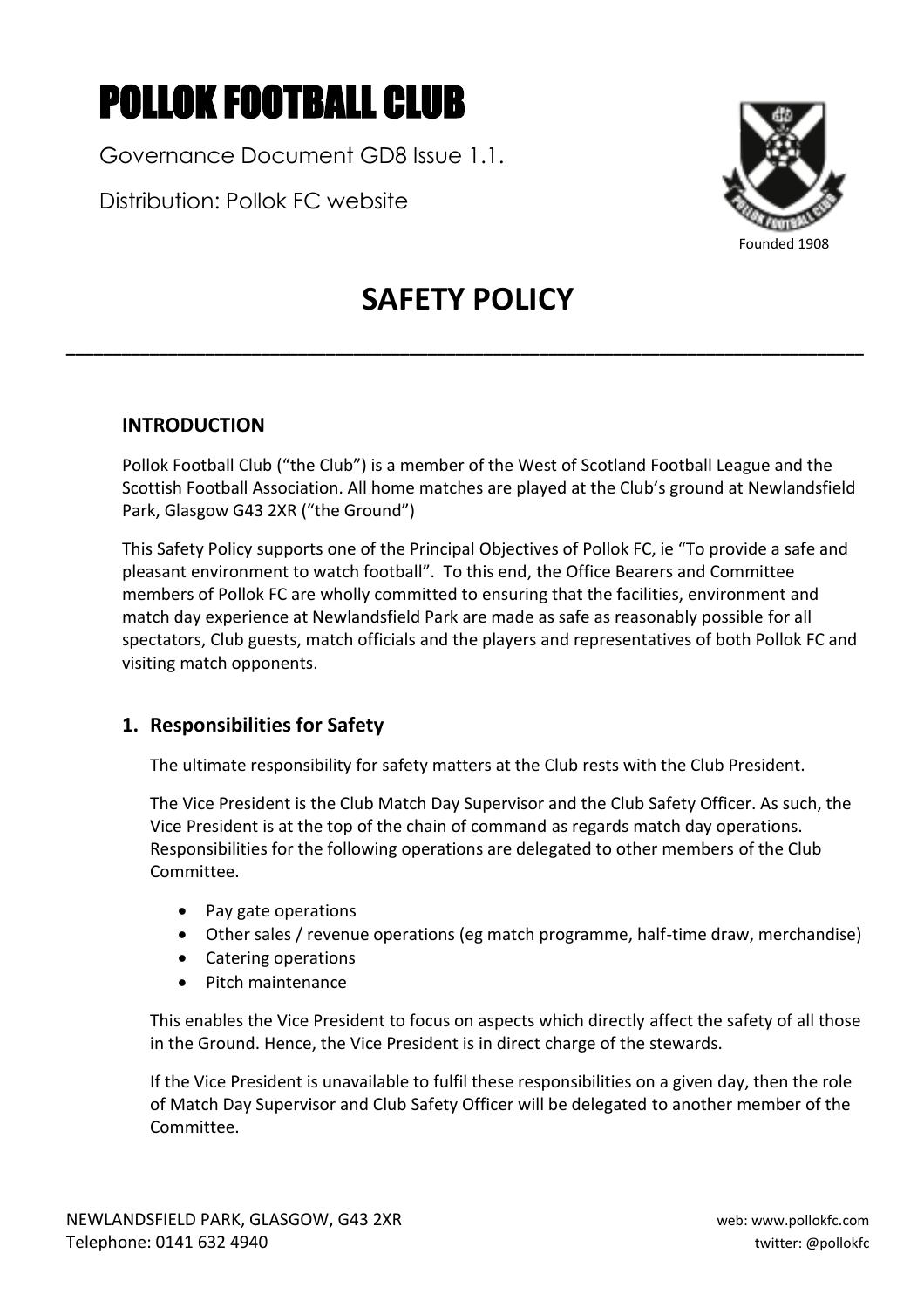The aim of the Office Bearers is to promote a safety culture at the Club, where everyone who has assigned responsibilities and duties has an obligation to conduct these operations in as safe a manner as reasonably possible.

# **2. Spectator Management**

#### **2.1 Entry of Spectators**

The Club normally operates three pay gates located in Newburgh St and a Members gate adjacent to the Club Pavilion in Newlandsfield Rd. Two additional gates can be deployed, if required by the size of the anticipated attendance, to enable spectator entry in a timely but orderly manner. All spectators, except members, are provided with a numbered admission ticket. Members are counted into the Ground using a counting device. Thus, the number of spectators in the Ground at any given time can be determined.

If the anticipated attendance is expected to be close to the current ground capacity, then the Club may operate advance ticket sales to ensure that the capacity is not exceeded.

Stewards are assigned to the entry gates to support the enforcement of the Ground Regulations (document ref GD6), including the ban on alcohol and prohibited objects.

#### **2.2 Deployment of Stewards**

The number of stewards deployed for a given match is determined by a combination of (i) the anticipated attendance and (ii) the level of risk of spectator disorder from the visiting spectators.

The Club stewards are normally Club officials and other volunteers authorised by the Club Safety officer. These resources can be augmented by the use of third-party stewards from a professional stewarding organisation, particularly if the need for personal searches of incoming spectators is anticipated. In exceptional circumstances, the Club will request the support of Police Scotland resources for stewarding and spectator control purposes.

The main responsibilities of the stewards are -

- To control, direct, or assist spectators as they enter or leave the Ground and to regulate the flow of spectators within the Ground itself.
- To monitor the conduct of spectators generally and to enforce the Club Ground Regulations.
- To monitor key points within the Ground, particularly unlocked exit gates.
- To support safe entry to, and exit from, the field of play by all players, coaching staff and match officials via the controlled gate to the Pavilion.
- To be familiar with the actions to be taken, under the direction of the Safety Officer or the emergency services, in various emergency situations covered by the Club Contingency Plan (see below).

#### **2.3 Exit of Spectators**

The exits from the Ground are clearly sign-posted. Assistance to exit the Ground can be provided by the stewards or Club officials if required.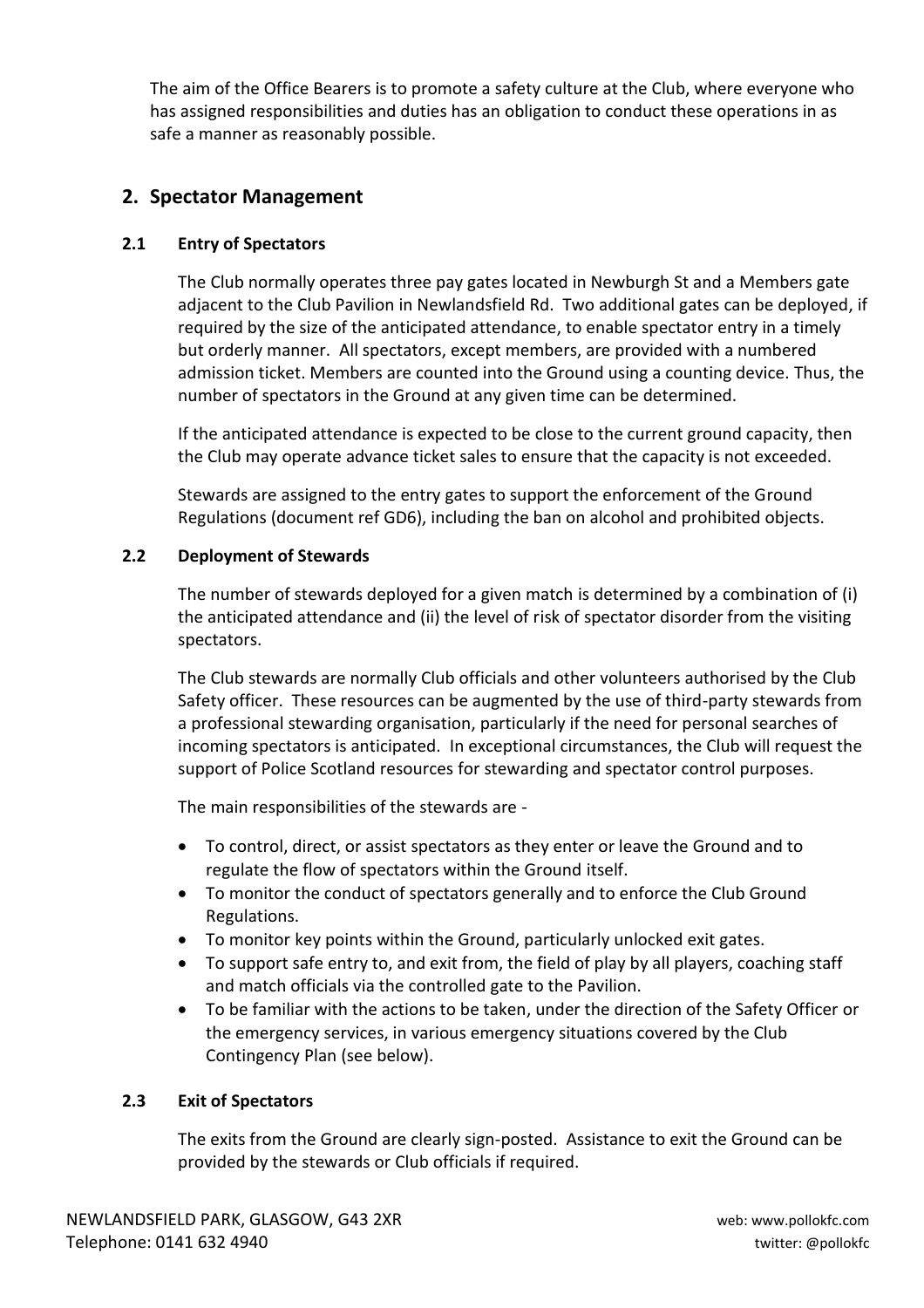Additional guidance for spectators regarding exiting the Ground can be provided via the Club PA system if required.

## **3. Contingency Plan**

The Club operates and maintains a Contingency Plan (document ref GD7) which describes the actions to be taken for various emergency scenarios, including the complete evacuation of the Ground.

In common with all other Club policies and procedures, the Contingency Plan will be reviewed at least annually by the Club Office Bearers. However, the Contingency Plan can be updated at any time, if required to support the prevention of any safety incident or risk issue re-occurring.

### **4. Medical and First Aid Provision**

The Club Medical Plan (document ref GD14) details the medical facilities and first aid equipment which are available to deploy on match days. Several Club officials, the Physiotherapist, and members of the Coaching staff have undertaken first aid training to support the Medical Plan. The medical treatment room for spectators is located within the Club pavilion.

Included within the list of Club first aid equipment is a defibrillator (AED) which is available at home and away match days, and at First Team training sessions.

#### **5. Ground Inspections**

Periodic inspections of the Ground, including all buildings within the Ground, will be conducted with the aim of minimising any unacceptable safety risks. These inspections will be conducted by the Club Safety Officer and other Club officials. If required, the Club will engage specialist expertise to support specific inspection aspects.

Damage to structures within the Ground will be reported and addressed in accordance with the Club Contingency Plan (document ref GD7). Other risks will be reported via the Club Incident Reporting Procedure (document ref GD12) and addressed accordingly.

# **6. Communication of the Policy**

All Club Committee members and other staff, including the playing staff are provided with a copy of this Safety Policy. Also, a copy is available for public viewing on the Club website [www.pollokfc.com.](http://www.pollokfc.com/)

#### **7. Incident Reporting and Policy Review**

The Club has introduced a formal Incident Reporting Procedure (document ref GD12) to log any reported (i) safety related incidents which have occurred or (ii) risk issues which may lead